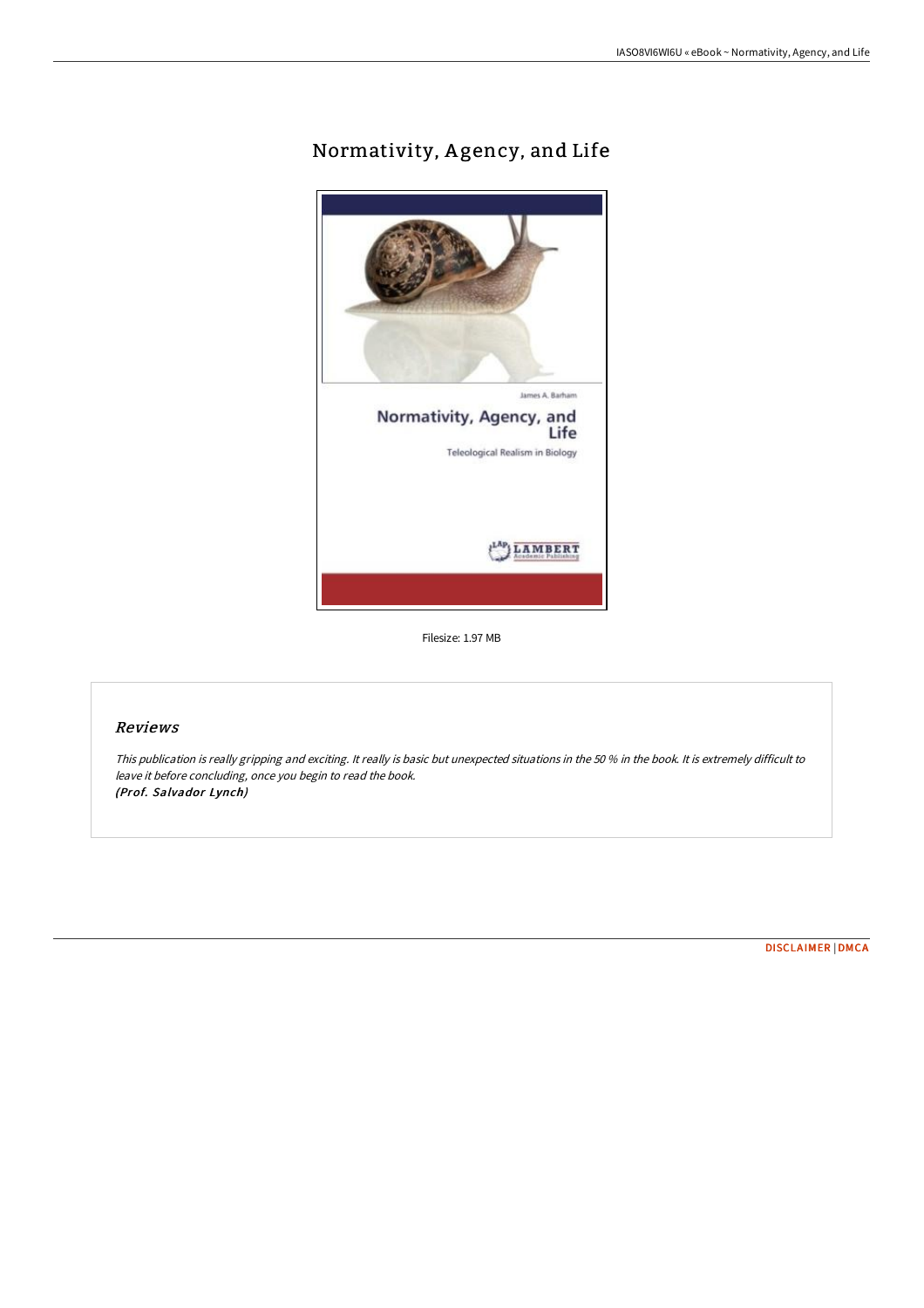# NORMATIVITY, AGENCY, AND LIFE



Condition: New. Publisher/Verlag: LAP Lambert Academic Publishing | Teleological Realism in Biology | We find it impossible to speak for long about living things without using terminology that is teleologial, evaluative, or otherwise normative in character. This book argues that the reason why we find such language indispensable is because all organisms literally are agents, in a strong normative sense of that term. In other words, living things are physical systems that actively strive to perpetuate themselves in existence, by acting on the world. Normative agency is an inherent, objectively real property of life as such. Thus, organisms should not be viewed as machines, but rather as constituting a distinct natural kind, with normative agency as their essential property. This means that normative agency constitutes a scientific problem requiring investigation. It is further argued that the conceptual toolkit of neo-Darwinism is inadequate to this task. Finally, various recent ideas are examined, drawn from various scientific disciplines (including nonequilibrium thermodynamics, nonlinear dynamics, and quantum field theory), which take a more direct approach to the investigation of the phenomenon of normative agency. | Format: Paperback | Language/Sprache: english | 256 pp.

 $\qquad \qquad \blacksquare$ Read [Normativity,](http://bookera.tech/normativity-agency-and-life.html) Agency, and Life Online  $\mathbf{r}$ 

Download PDF [Normativity,](http://bookera.tech/normativity-agency-and-life.html) Agency, and Life